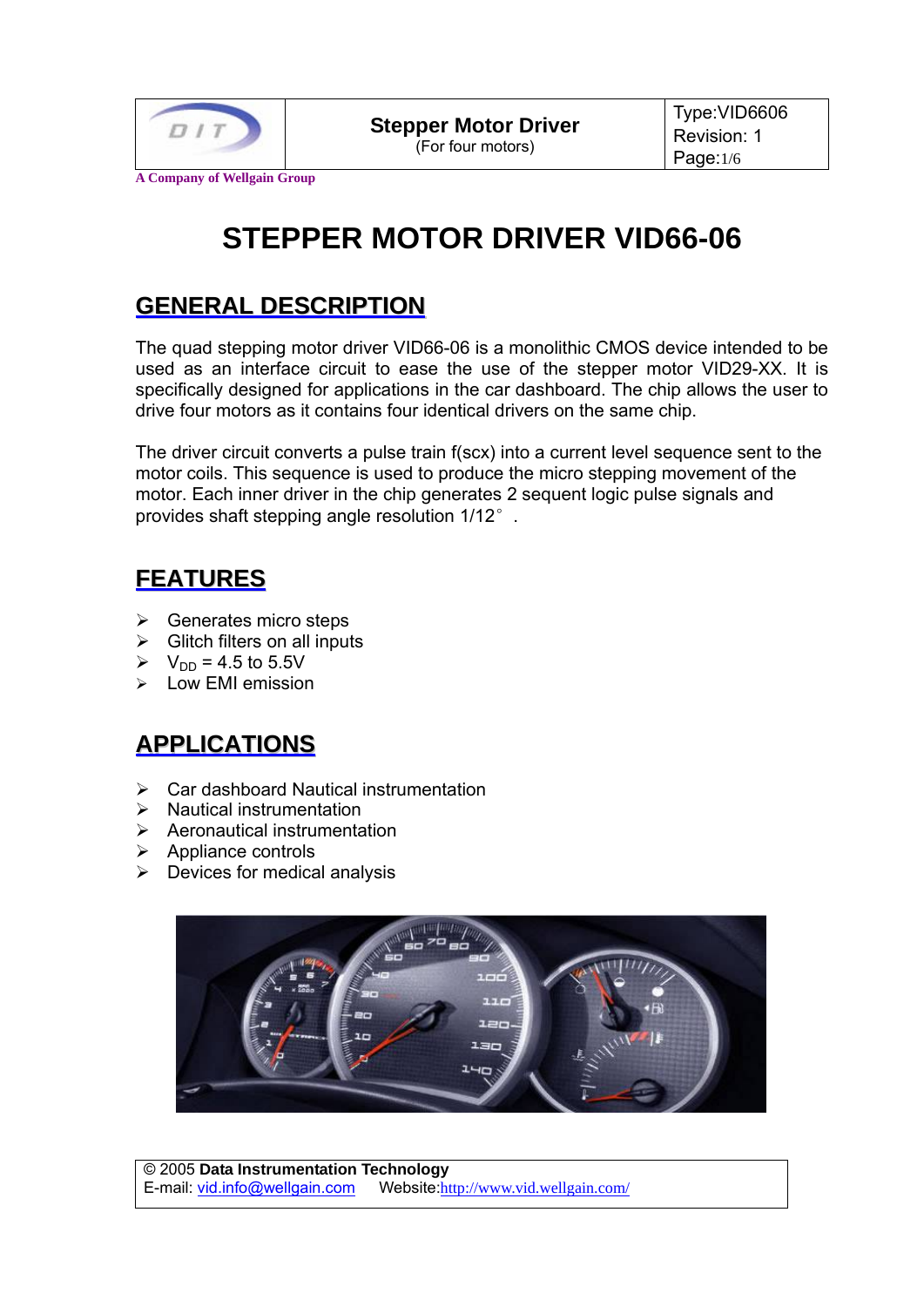

**Stepper Motor Driver** 

(For four motors)

Type:VID6606 Revision: 1 Page:2/6

#### **A Company of Wellgain Group TYPICAL OPERATING CONFIGURATION**



# **PIN CONFIGURATION**

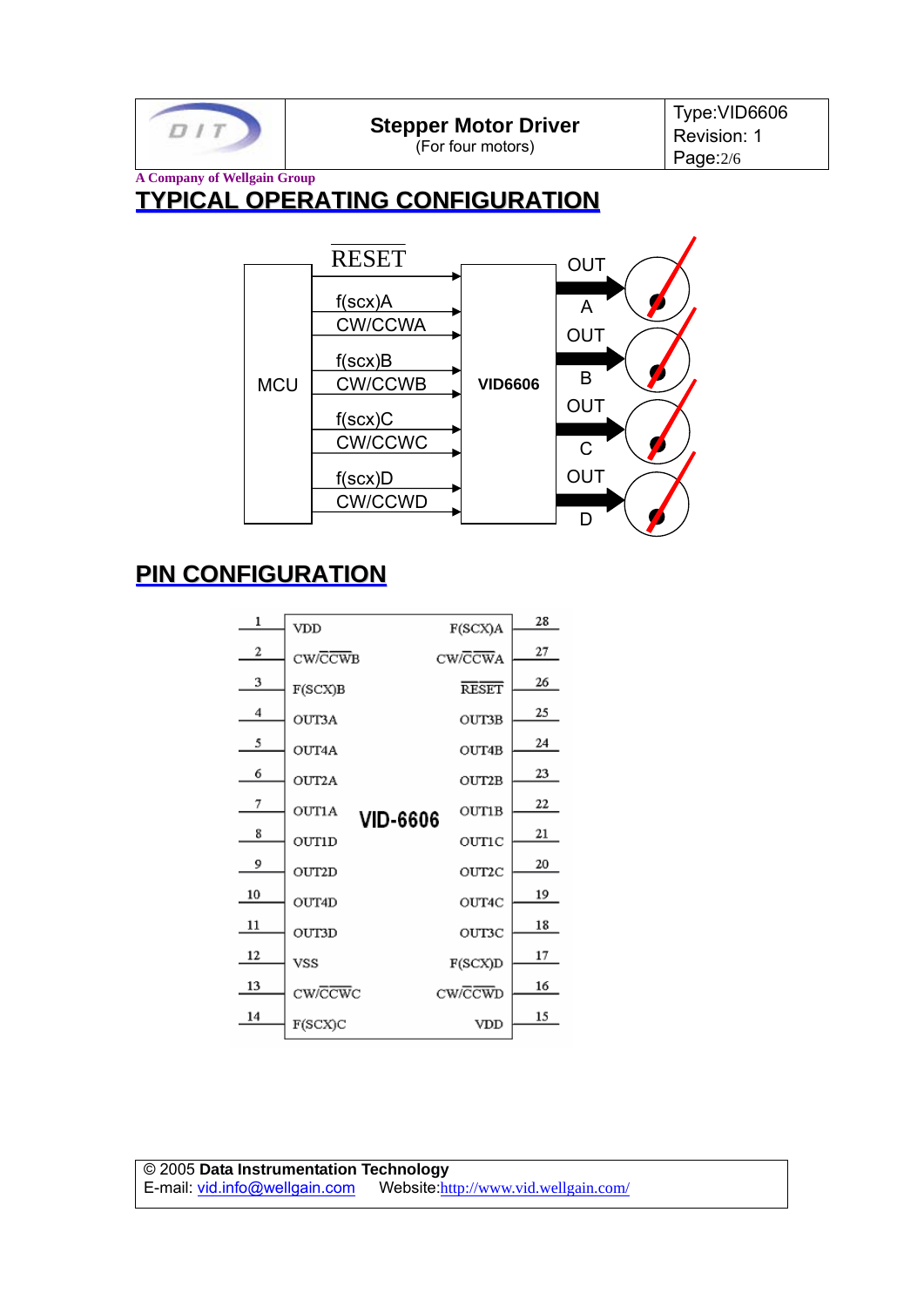

(For four motors)

#### **A Company of Wellgain Group PIN DESCRIPTION**

Unused inputs must always be tied to a defined logic voltage level .

| <b>Pin Number</b><br><b>SOP - 28</b> | <b>Name</b>                | <b>VO</b> | <b>Function</b>                             |
|--------------------------------------|----------------------------|-----------|---------------------------------------------|
| 1/15                                 | $\mathsf{V}_{\mathsf{DD}}$ | v         | Positive supply voltage                     |
| 12                                   | $\mathsf{V}_{\mathsf{SS}}$ | v         | Negative supply voltage                     |
| 28/3/14/17                           | $f(scx)$ A/B/C/D           |           | Stepping frequency; Driver A / B / C / D    |
| 27/2/13/16                           | <b>CW/CCW A/B/C/D</b>      |           | Direction of rotation; Driver A / B / C / D |
| 26                                   | <b>RESET</b>               |           | Reset for the four drivers                  |
| 4/5/6/7                              | OUT 3A/4A/2A/1A            | O         | Output driver A                             |
| 8/9/10/11                            | OUT 1D/2D/4D/3D            | Ω         | Output driver D                             |
| 18/19/20/21                          | <b>OUT 3C/4C/2C/1C</b>     | O         | Output driver C                             |
| 22/23/24/25                          | <b>OUT 1B/2B/4B/3B</b>     | ∩         | Output driver B                             |

#### **OPERATING CONDITIONS**

| <b>Parameter</b>         | <b>Symbol</b>              | <b>Test</b><br><b>Conditions</b> | Min                        | Typ | Max             | <b>Units</b>  |
|--------------------------|----------------------------|----------------------------------|----------------------------|-----|-----------------|---------------|
| Operating temperature    |                            |                                  | -40                        |     | $+105$          | $\sim$        |
| Thermal impedance        | $\mathsf{R}_{\mathsf{ti}}$ | SOP                              |                            | 80  |                 | $\degree$ C/W |
| Supply voltage           | V <sub>DD</sub>            |                                  | 4.5                        | 5   | 5.5             |               |
| Input voltage at any pin | V <sub>IN</sub>            |                                  | $\mathsf{V}_{\mathsf{SS}}$ |     | V <sub>DD</sub> |               |

# **ELECTRICAL CHARACTERISTICS**

 $V_{DD}$  = 4.5~5.5V,  $T_A$  = -40~105°C, unless otherwise specified

| <b>Parameter</b>                  | Symbol                     | <b>Test Conditions</b>                                                                             | Min      | Typ | <b>Max</b> | <b>Units</b> |
|-----------------------------------|----------------------------|----------------------------------------------------------------------------------------------------|----------|-----|------------|--------------|
| <b>Typical supply</b><br>current  | <sub>IC</sub>              | $V_{DD} = 5V$ , $\omega = 200^{\circ}$ /S,<br>$T_A = 25^\circ C$ , R <sub>B25</sub> = 280 $\Omega$ |          | 76  |            | mA           |
| Worst case supply<br>current      | <b>I</b> CMAX              | $V_{DD}$ =5.5V, RESET=V <sub>SS</sub> ,<br>$T_A = -40^{\circ}C$ , $R_{B-40} = 190^{\circ}$         |          |     | 200        | mA           |
| Quiescent supply<br>current       | Icc                        | All inputs at $V_{DD}$ or $V_{SS}$ ,<br>no load                                                    |          |     | 300        | $\mu$ A      |
| input<br>level<br>Low<br>voltage  | $\mathsf{V}_{\mathsf{IL}}$ | $V_{DD} = 4.5 - 5.5V$                                                                              | $V_{SS}$ |     | 1.35       | $\vee$       |
| High<br>input<br>level<br>voltage | $V_{\sf IH}$               | $V_{DD} = 4.5 \times 5.5 V$                                                                        | 3.15     |     | $V_{DD}$   | v            |
| Input leakage                     | ΙıΝ                        | $V_{IN} = V_{SS}$ or $V_{DD}$                                                                      | $-10$    |     | 10         | $\mu$ A      |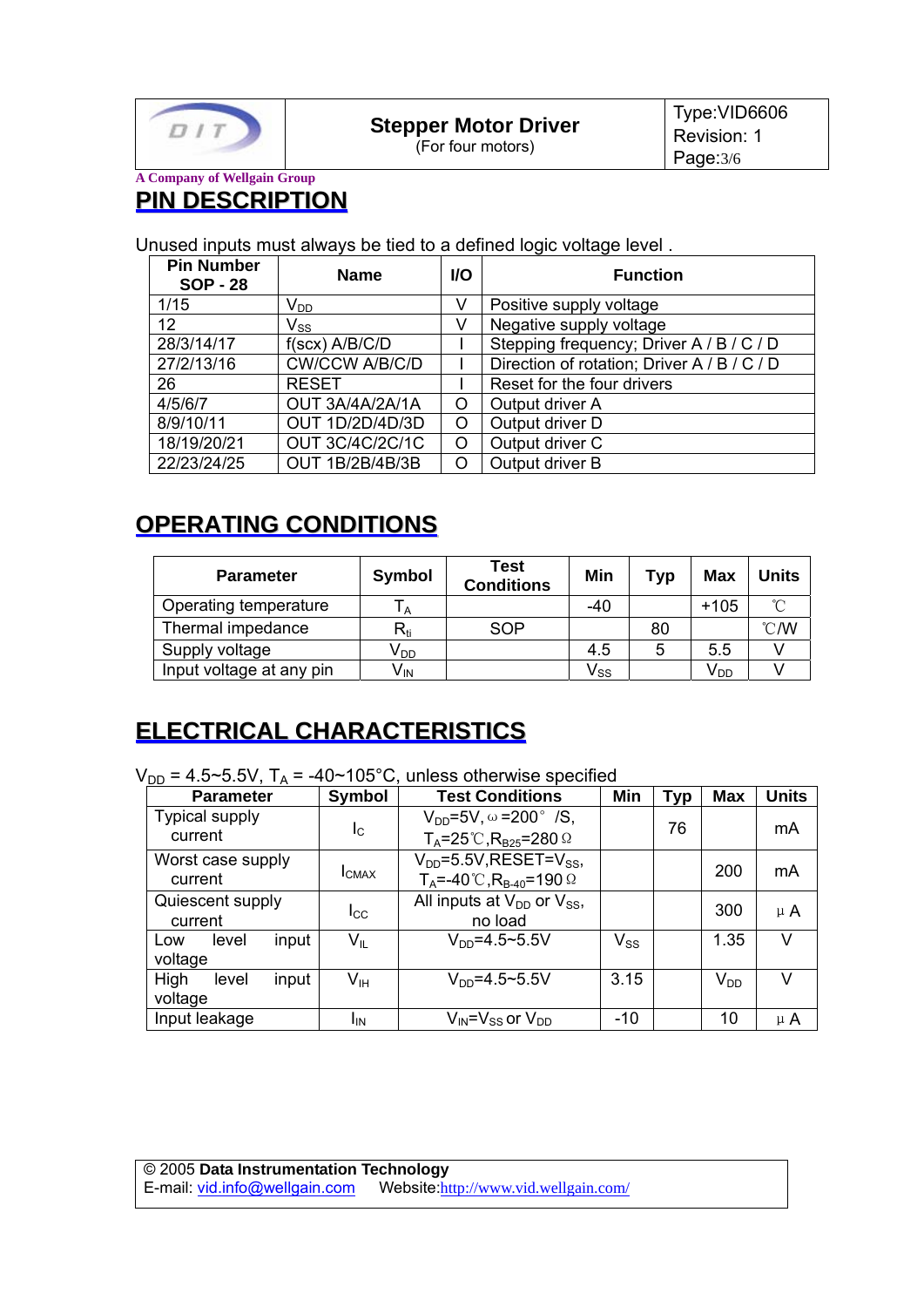

(For four motors)

Type:VID6606 Revision: 1 Page:4/6

**A Company of Wellgain Group LOAD CHARACTERISTICS**

| <b>Parameter</b> | <b>Symbol</b> | <b>Test Conditions</b>       | Min | Tvp | Max | <b>Units</b> |
|------------------|---------------|------------------------------|-----|-----|-----|--------------|
|                  | $R_{B25}$     | VID29-XX, $T_A = 25^{\circ}$ | 260 |     |     |              |
| Coil resistance  | $R_{B-40}$    | VID29-XX, $T_A$ =-40°C       | 190 | 280 | 300 | Ω            |
|                  | $R_{B105}$    | $VID29-XX,T_A=105°C$         | 350 |     |     | Ω            |
| Phase inductance | $L_{25}$      | $VID29-XX,T_A=25°C$          |     | 0.4 |     |              |

# **TIMING CHARACTERISTICS**

V<sub>DD</sub> = 4.5~5.5V, T<sub>A</sub> = -40~105°C, t<sub>rise</sub> and t<sub>fall</sub> ≤ 20ns, input signal swing V<sub>SS</sub> to V<sub>DD</sub>

| <b>Parameter</b>                                | Symbol         | <b>Test Conditions</b>                                       | Min | Typ | <b>Max</b> | <b>Units</b>             |
|-------------------------------------------------|----------------|--------------------------------------------------------------|-----|-----|------------|--------------------------|
| Signal pulse width                              | $t_{w}$        | high or low                                                  | 450 |     |            | ns                       |
| Input frequency                                 | $f({\rm scx})$ | Driver input limit 1.1 MHz<br>Motor speed limit<br>(=600°/s) |     |     | 1.1<br>7.2 | <b>MHz</b><br><b>KHz</b> |
| Setup time to<br>$f({\rm scx})$                 | ts             | high or low                                                  | 100 |     |            | ns                       |
| <b>RESET</b> release<br>time to $f(\text{sc}x)$ | $t_{rr}$       |                                                              | 100 |     |            | ns                       |

# **DELAY TIMING WAVEFORMS**



# **ABSOLUTE MAXIMUM RATINGS**

| <b>Parameter</b>                      | <b>Symbol</b>              | <b>Conditions</b> |
|---------------------------------------|----------------------------|-------------------|
| Voltage $V_{DD}$ to $V_{SS}$          | $\mathsf{V}_{\mathsf{DD}}$ | $-0.3 - +6V$      |
| Voltage at any pin to V <sub>DD</sub> | $V_{MAX}$                  | $+0.3V$           |
| Voltage at any pin to $V_{SS}$        | $V_{MIN}$                  | $-0.3V$           |
| Current at OUTs 1-4                   | <b>I</b> OUTMAX            | $\pm$ 35mA        |
| Max. junction temperature             | -l i                       | 150°C             |
| Operating temp. range                 | $T_A$                      | $-40$ ~+105°C     |
| Storage temp. range                   | ${\sf T}_{\rm STO}$        | $-65$ ~+125℃      |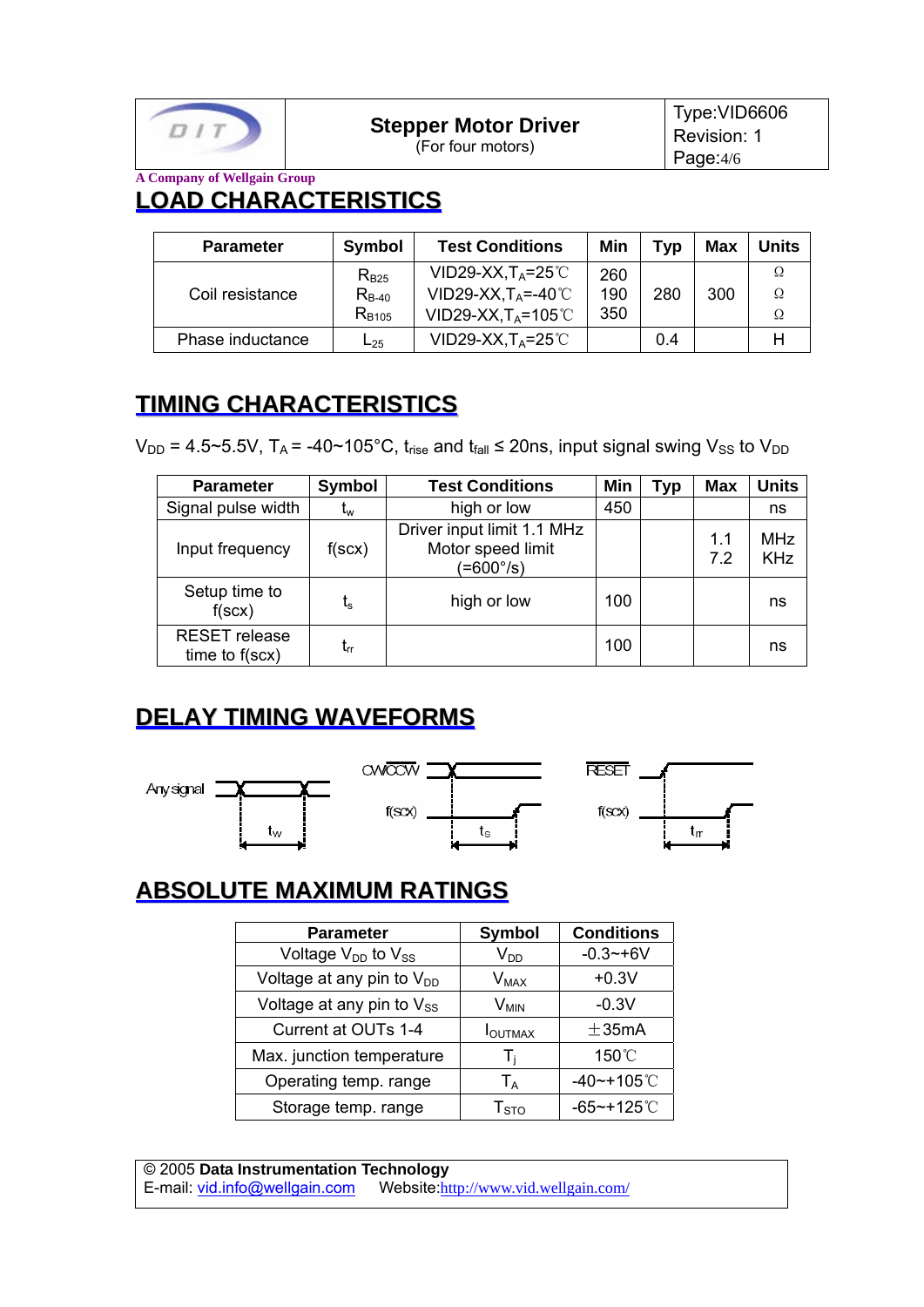

(For four motors)

**A Company of Wellgain Group**

#### **HANDING PROCEDURES**

Stresses beyond these listed maximum ratings may cause permanent damage to the device. Exposure to conditions beyond specified operating conditions may affect device reliability or cause malfunction.

The device has built-in protection against high static voltages or electric fields; however, anti-static precautions must be taken as for any other CMOS component. Unless otherwise specified, proper operation can only occur when all terminal voltages are kept within the supply voltage range. Unused inputs must always be tied to a defined logic voltage level unless otherwise specified.

#### **CIRCUIT PROTECTIONS**

To filter fast voltage transients, it is highly recommended to connect two 100nF ceramic capacitors to the power supply pins, one on either side and as close as possible to the chip.

Moreover, to protect the chip against latch-up, a 5uF capacitor per motor connected should be added. Thus, for 4 motors, typically a 22uF capacitor must be used, either electrolytic or tantalum. Note this capacitor can be placed close to the voltage regulator.

#### **RECOMMENDED POWER UP**

In order to power up the circuit in a defined manner, it is recommended to keep the RESET input low while the  $V_{DD}$  voltage is raising. After a delay of about 1ms, the RESET can be released (i.e. set high). Depending on the micro controller used, an external pull-down resistor might be required to properly set the RESET state at low during the start-up.

#### **FUNCTIONAL DESCRIPTION**

The rising edge of the f(scx) input signal moves the rotor by one micro step.

The input signal "CW/CCW" (clockwise / counterclockwise) controls the direction of rotation of the motor.